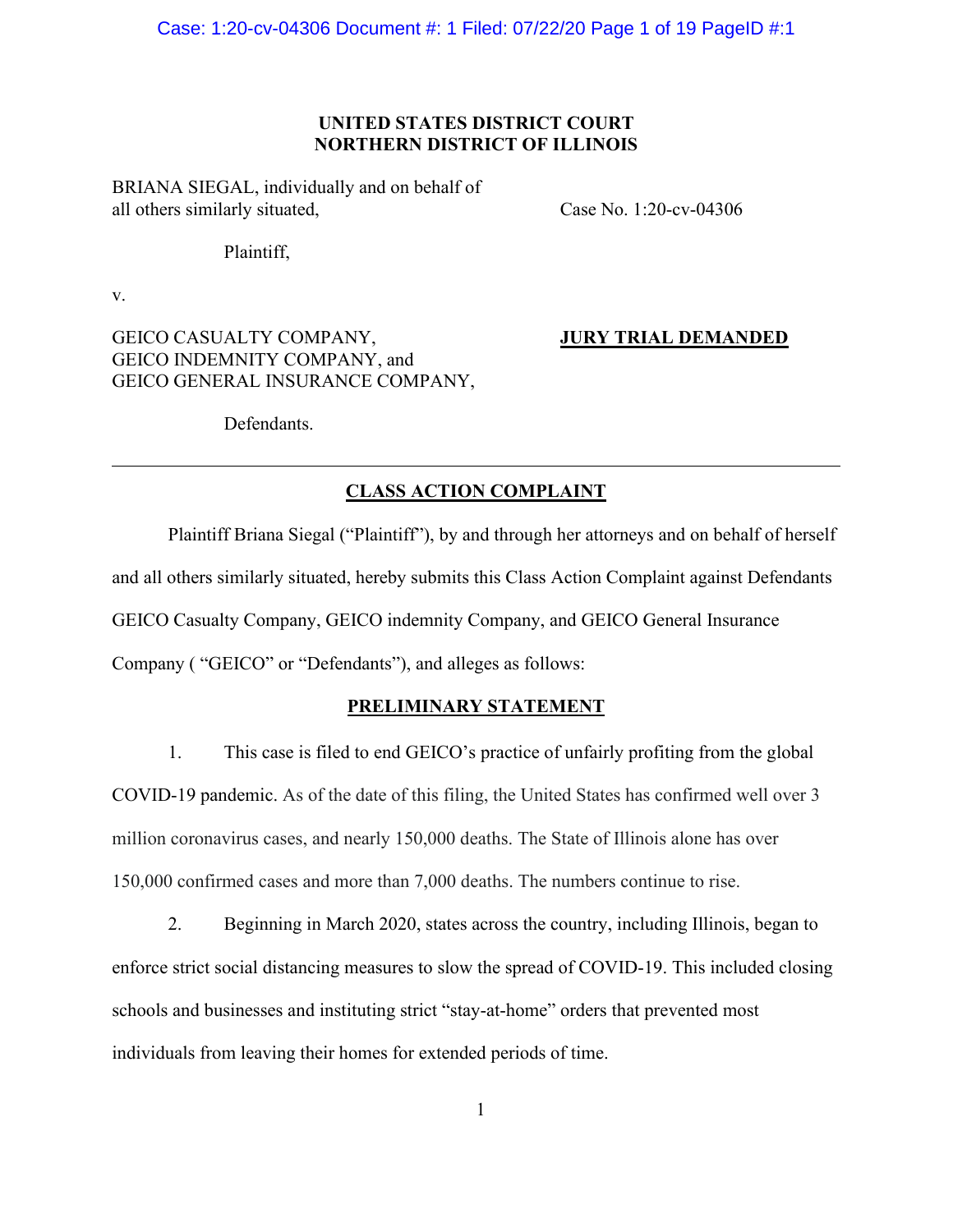#### Case: 1:20-cv-04306 Document #: 1 Filed: 07/22/20 Page 2 of 19 PageID #:2

3. While many companies, industries, and individuals have suffered as a result of the COVID-19 pandemic, auto insurers like GEICO have scored a windfall. Not surprisingly, as a result of state-wide social distancing and stay-at-home measures, there has been a dramatic reduction in driving, and an attendant reduction in driving-related accidents. As a result of this decrease in driving and accidents, the premiums charged by auto insurance companies during the COVID-19 pandemic, including GEICO, are unconscionably excessive. One published report calculates, very conservatively, that at least a 30% average refund of paid premiums would be required to make up for the excess amounts paid by consumers for just the period between mid-March and the end of April.

4. Despite full knowledge of these facts, GEICO has continued to charge and collect excessive premiums, and has failed to issue adequate refunds. The company's "GEICO Giveback" program is woefully inadequate to compensate for the excessive premiums that customers have paid as a result of COVID-19. The program applies a 15% discount on new and renewal auto insurance policies only. It does not apply to the premiums that the customer has already paid or will continue to pay on policies already existing at the start of the COVID-19 pandemic. And even with respect to new and renewal policies, the 15% credit falls well short of what has been conservatively estimated as an adequate return of premiums.

5. To remedy Defendants' unlawful conduct, Plaintiff brings this class action alleging violations of Illinois state law. Plaintiff seeks disgorgement of the ill-gotten gains obtained by GEICO to the detriment of its customers, all available damages, punitive damages, declaratory and injunctive relief, and all other available relief.

2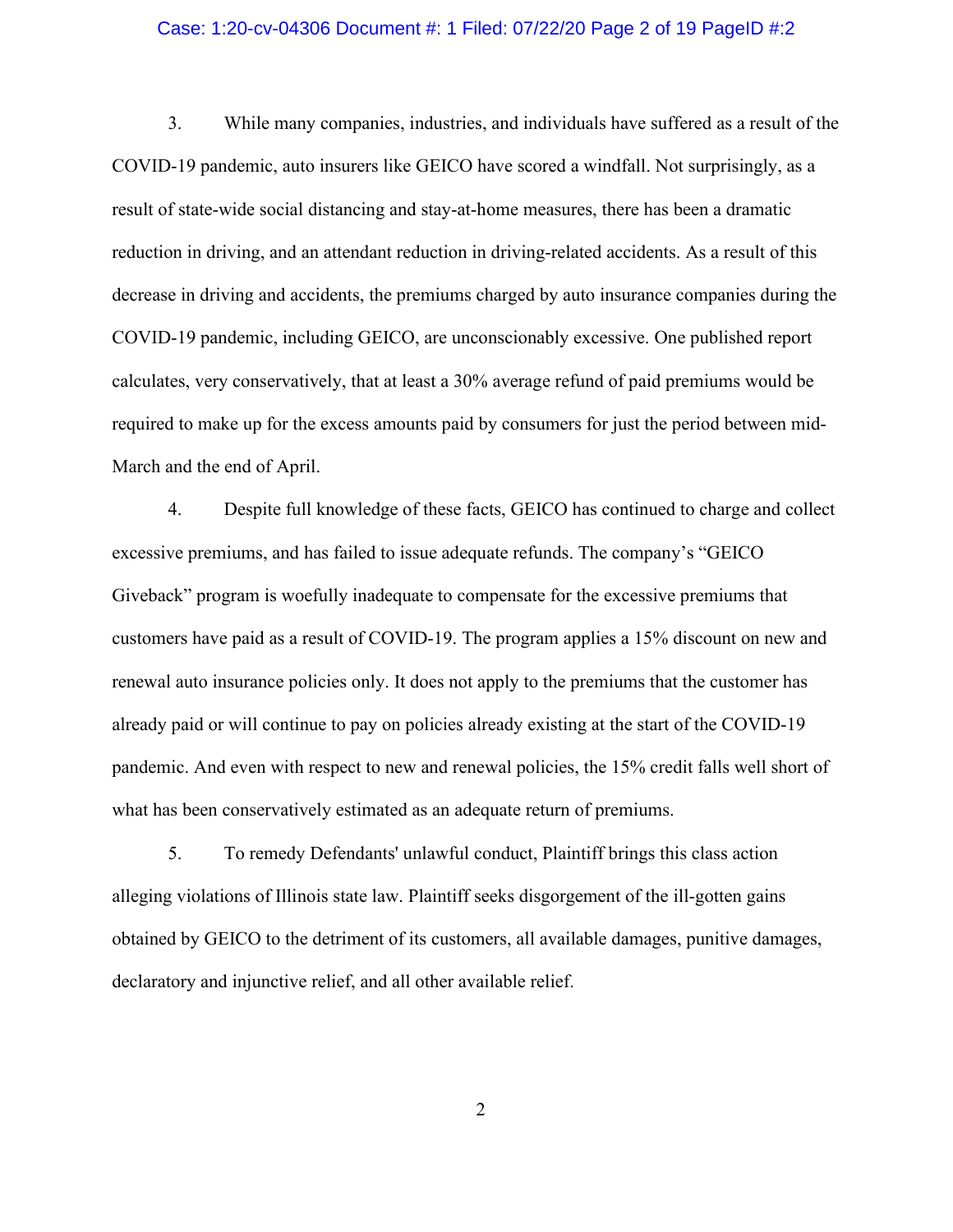#### **JURISDICTION AND VENUE**

6. This Court has jurisdiction under 28 U.S.C. § 1332(d) because this is a class action in which the amount in controversy is over \$5,000,000 exclusive of interest and costs, and at least one member of the class is a citizen of a State different from Defendants.

7. Venue is proper in the United States District Court for the Northern District of Illinois under 28 U.S.C. § 1391 because Defendants reside in this district, and because a substantial part of the events or omissions giving rise to the claims occurred in this district.

## **PARTIES**

8. Defendants GEICO Casualty Company, GEICO Indemnity Company, and GEICO General Insurance Company are Maryland corporations with their principal place of business in Chevy Chase, Maryland. Defendants sell personal automobile insurance in states around the country, including Illinois. GEICO issued personal auto, motorcycle, and/or RV insurance policies to Plaintiff and the members of the putative class during the relevant time period.

9. Plaintiff is an adult resident of Chicago, Illinois. Plaintiff has held two personal auto insurance policies purchased from GEICO during the time period relevant to this lawsuit. As described in more detail herein, as a result of the global COVID-19 pandemic and corresponding drop in automobile use and traffic, the premiums paid by Plaintiff for these policies were unconscionably excessive. Despite this, GEICO failed to issue full refunds.

3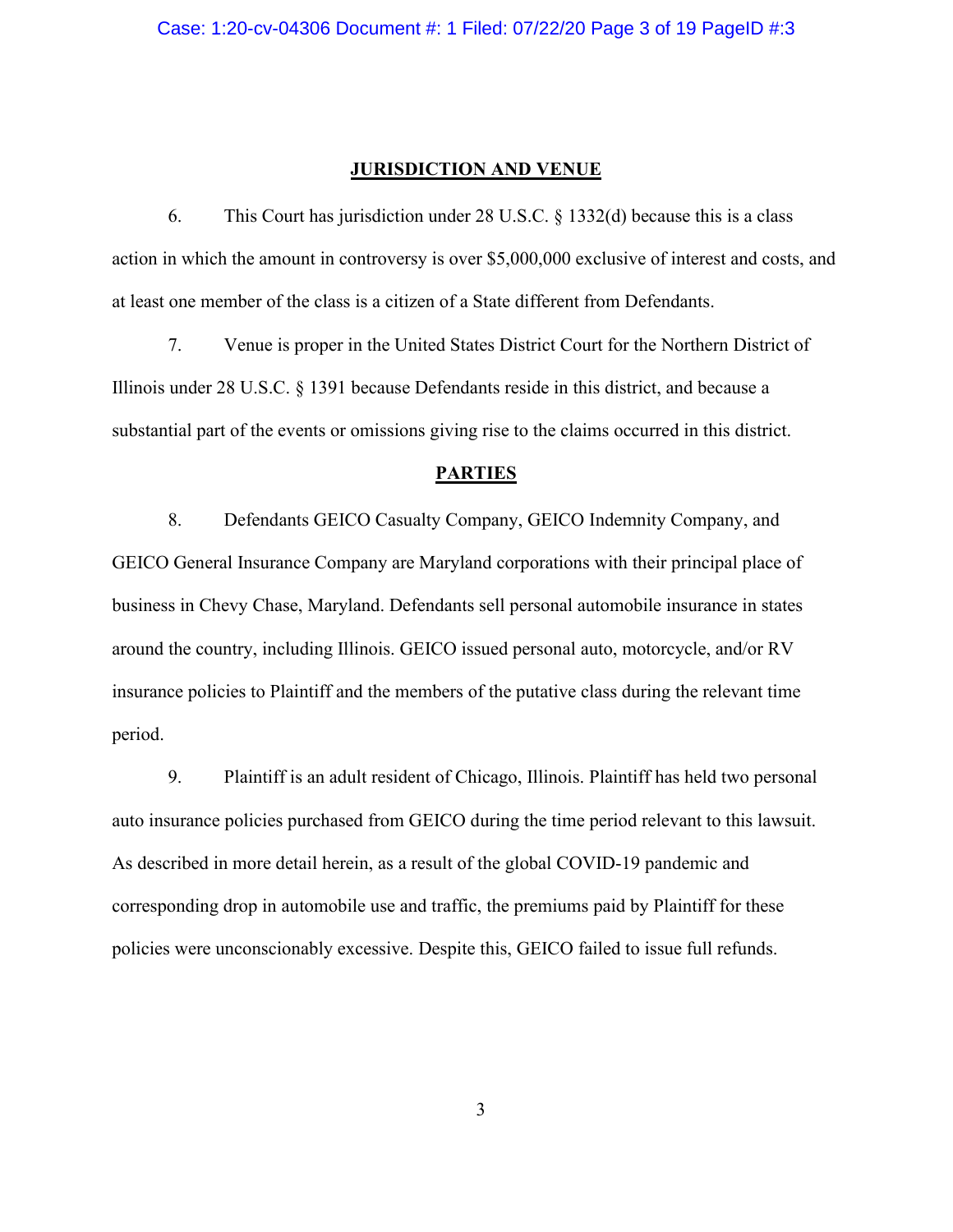## **FACTUAL ALLEGATIONS COMMON TO ALL CLAIMS**

#### **A. The Global COVID-19 Pandemic and State-Mandated Social Distancing Measures**

10. In late December 2019, a cluster of cases of pneumonia was reported in Wuhan, China. A novel coronavirus was identified, which became known as SARS-CoV-2. The virus causes a disease called COVID-19. By mid-January, cases of COVID-19 were confirmed in the United States, and the virus quickly spread.

11. By mid-March, there were thousands of confirmed cases of COVID-19 across the United States and well over 100 in the State of Illinois alone.

12. Like many states around the country, Illinois responded to the worsening COVID-19 crisis with a series of measures designed to increase, and often mandate, social distancing in order to slow the spread of the virus.

13. On March 9, 2020, Governor J. B. Pritzker issued a disaster proclamation, declaring all counties in the State of Illinois a disaster area. Thereafter, the state rolled out a variety of social distancing measures that included, for example, the closing of schools, bars, restaurants, and casinos, and cancellation of all gatherings of 50 or more people.

14. On March 21, Governor Pritzker instituted a statewide stay-at-home order. With some exceptions, the order mandated that all individuals living within the State of Illinois were to stay at home or at their place of residence and were allowed to leave only for essential activities or other specified reasons.<sup>[1](#page-3-0)</sup> The order mandated that: "[a] travel, including, but not

<span id="page-3-0"></span><sup>1</sup> *See* COVID-19 Executive Order No. 8 § 1(1) (Mar. 20, 2020), [https://www2.illinois.gov/Pages/Executive-Orders/ExecutiveOrder2020-10.aspx.](https://www2.illinois.gov/Pages/Executive-Orders/ExecutiveOrder2020-10.aspx)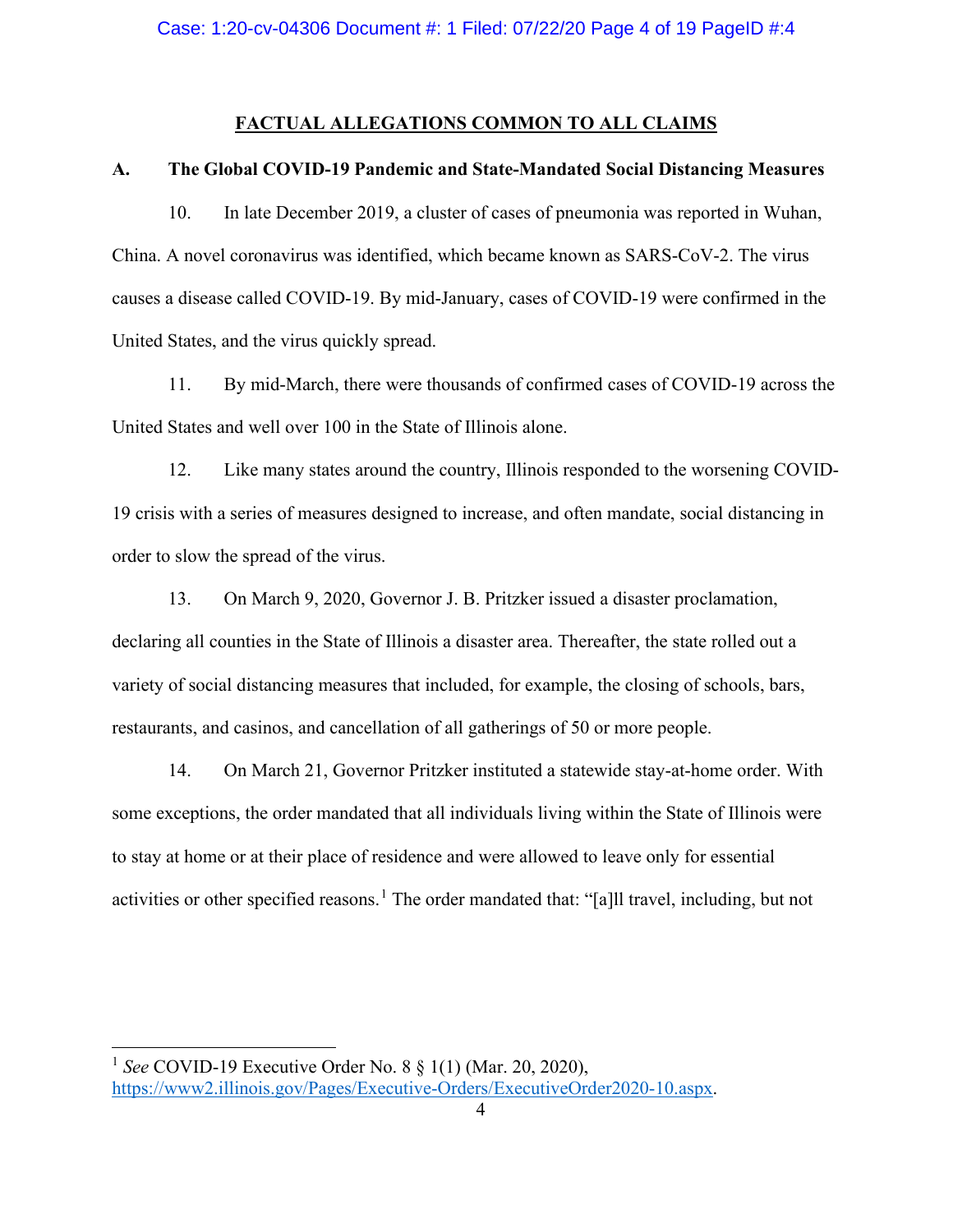#### Case: 1:20-cv-04306 Document #: 1 Filed: 07/22/20 Page 5 of 19 PageID #:5

limited to, travel by automobile, motorcycle, scooter, bicycle, train, plane, or public transit, except Essential Travel and Essential Activities as defined herein, is prohibited." [2](#page-4-0)

15. The stay-at-home order was scheduled to remain in place until April 7, 2020. However, due to the increasing severity of the COVID-19 crisis, Governor Pritzker extended the order until April 30, 2020, and again to May 29, 2020. Just as in the original stay-at-home order, the Governor ordered that "[a]ll travel, including, but not limited to, travel by automobile, motorcycle, scooter, bicycle, train, plane, or public transit, except Essential Travel and Essential Activities as defined herein, is prohibited."<sup>[3](#page-4-1)</sup>

16. On May 5, 2020, Governor Pritzker unveiled "Restore Illinois," a plan to slowly reopen the state in five phases. But progress has been slow, and the state is still far from achieving full reopening and economic recovery. Indeed, even under the current stage—Phase 4 "Revitalization"—businesses in all industries are instructed to permit employees to work from home when it is possible to do so.

# **B. GEICO Has Obtained a Windfall Due to the Dramatic Decrease in Automobile Use and Traffic Caused by COVID-19**

17. Although businesses across the United States have almost uniformly suffered as a result of COVID-19, state-wide stay-at-home orders, and other social distancing measures, the auto insurance industry has benefited. In fact, auto insurance—a \$250 billion industry—stands to secure a windfall from COVID-19. The reason is simple. As one recent report put it: "With shelter-in-place restrictions and business closings, most people stopped driving or reduced their

<span id="page-4-0"></span> $^{2}$  *Id.* § 1(4).

<span id="page-4-1"></span><sup>3</sup> *See* COVID-19 Executive Order No. 30 § 2(4) (Apr. 30, 2020),

[https://www2.illinois.gov/Pages/Executive-Orders/ExecutiveOrder2020-32.aspx.](https://www2.illinois.gov/Pages/Executive-Orders/ExecutiveOrder2020-32.aspx)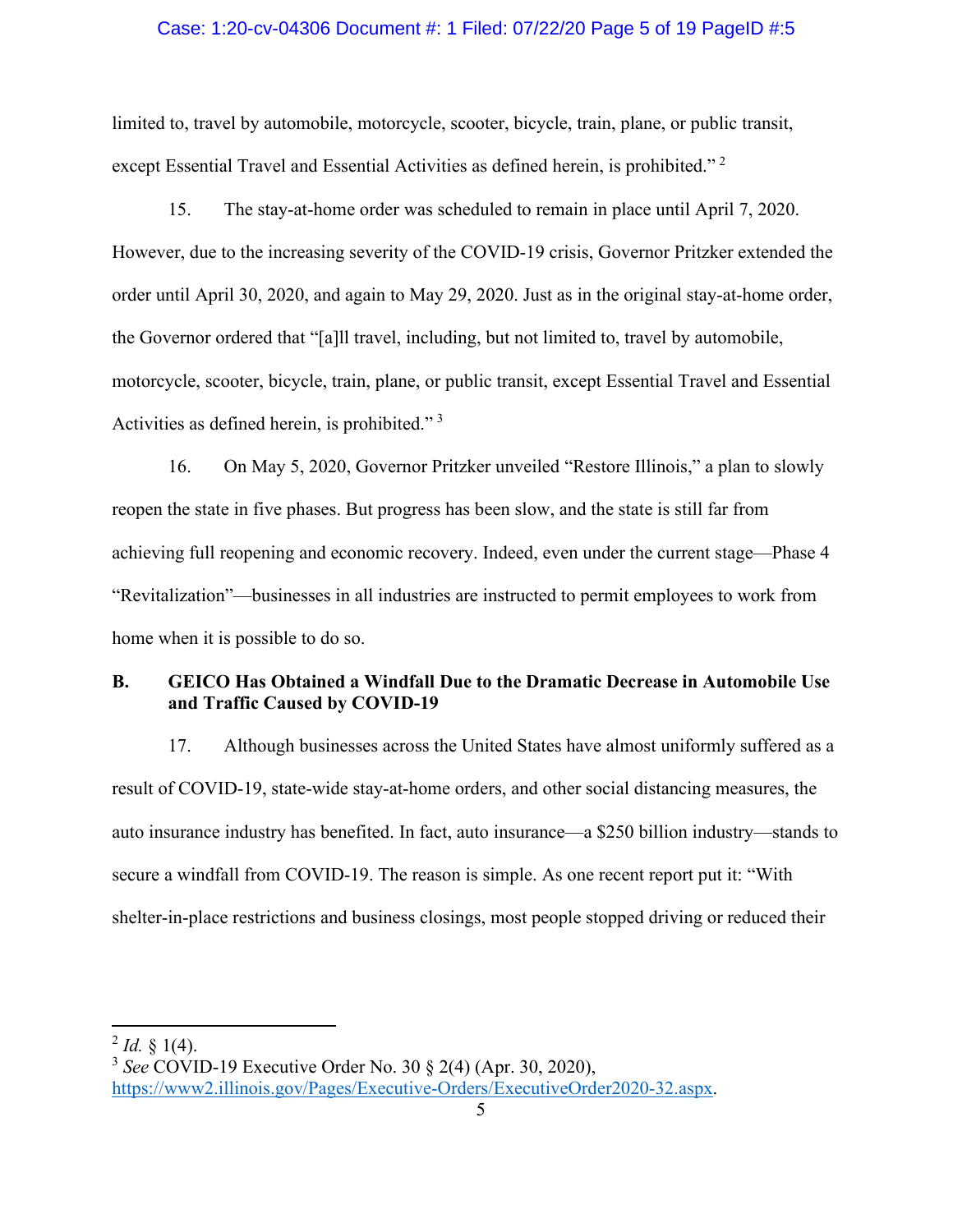# Case: 1:20-cv-04306 Document #: 1 Filed: 07/22/20 Page 6 of 19 PageID #:6

driving dramatically. With fewer cars on the road, there were dramatically fewer accidents.

Fewer motor vehicle accidents mean fewer auto insurance claims."<sup>[4](#page-5-0)</sup>

18. Beginning in mid-March of 2020, the number of miles driven by individuals has dropped dramatically because of COVID-19. This includes the State of Illinois. Through the use of cell phone location data, it has been reported that vehicle miles traveled in Illinois dropped significantly from their January 2020 average in March and April of  $2020$ :<sup>[5](#page-5-1)</sup>

| Date Range          | <b>Decrease in Miles Traveled</b> |
|---------------------|-----------------------------------|
| March 15 - March 21 | $-42\%$                           |
| March 22 - March 28 | $-67%$                            |
| March 29 - April 4  | $-67\%$                           |
| April 5 - April 11  | $-67%$                            |
| April 12 - April 18 | $-68%$                            |
| April 19 - April 25 | $-64%$                            |

Upon information and belief, decreases in pre-COVID miles traveled continued in May, June, and July 2020, and will continue for the foreseeable future.<sup>[6](#page-5-2)</sup>

19. Automobile accidents have also decreased. For example, the Illinois State Police reported that between April 1, 2020 and April 26, 2020 alone, statewide car crash rates dropped by more than half when compared to 2019 rates.<sup>[7](#page-5-3)</sup> Although GEICO does not report crash

<span id="page-5-0"></span><sup>4</sup> *See* Center for Economic Justice & Consumer Federation of America, Personal Auto Insurance Premium Relief in the COVID-19 Era at 5 (May 7, 2020) ("CEJ/CFA Report"), [https://consumerfed.org/wp-content/uploads/2020/05/Auto-Insurance-Refunds-COVID-19-](https://consumerfed.org/wp-content/uploads/2020/05/Auto-Insurance-Refunds-COVID-19-Update-Report-5-7-20.pdf) [Update-Report-5-7-20.pdf.](https://consumerfed.org/wp-content/uploads/2020/05/Auto-Insurance-Refunds-COVID-19-Update-Report-5-7-20.pdf) 5 *See id.* at 6-8.

<span id="page-5-1"></span>

<span id="page-5-2"></span><sup>6</sup> *See id.* at 2.

<span id="page-5-3"></span><sup>7</sup> Mary Wisniewski, *With fewer people on the roads, crashes are down — but some drivers see lack of traffic as excuse to speed*, Chicago Tribune, May 1, 2020, [https://www.chicagotribune.com/coronavirus/ct-coronavirus-speeding-up-crashes-down-](https://www.chicagotribune.com/coronavirus/ct-coronavirus-speeding-up-crashes-down-20200501-vgr3yinpibh3xkmc45dmvxycwa-story.html)[20200501-vgr3yinpibh3xkmc45dmvxycwa-story.html.](https://www.chicagotribune.com/coronavirus/ct-coronavirus-speeding-up-crashes-down-20200501-vgr3yinpibh3xkmc45dmvxycwa-story.html)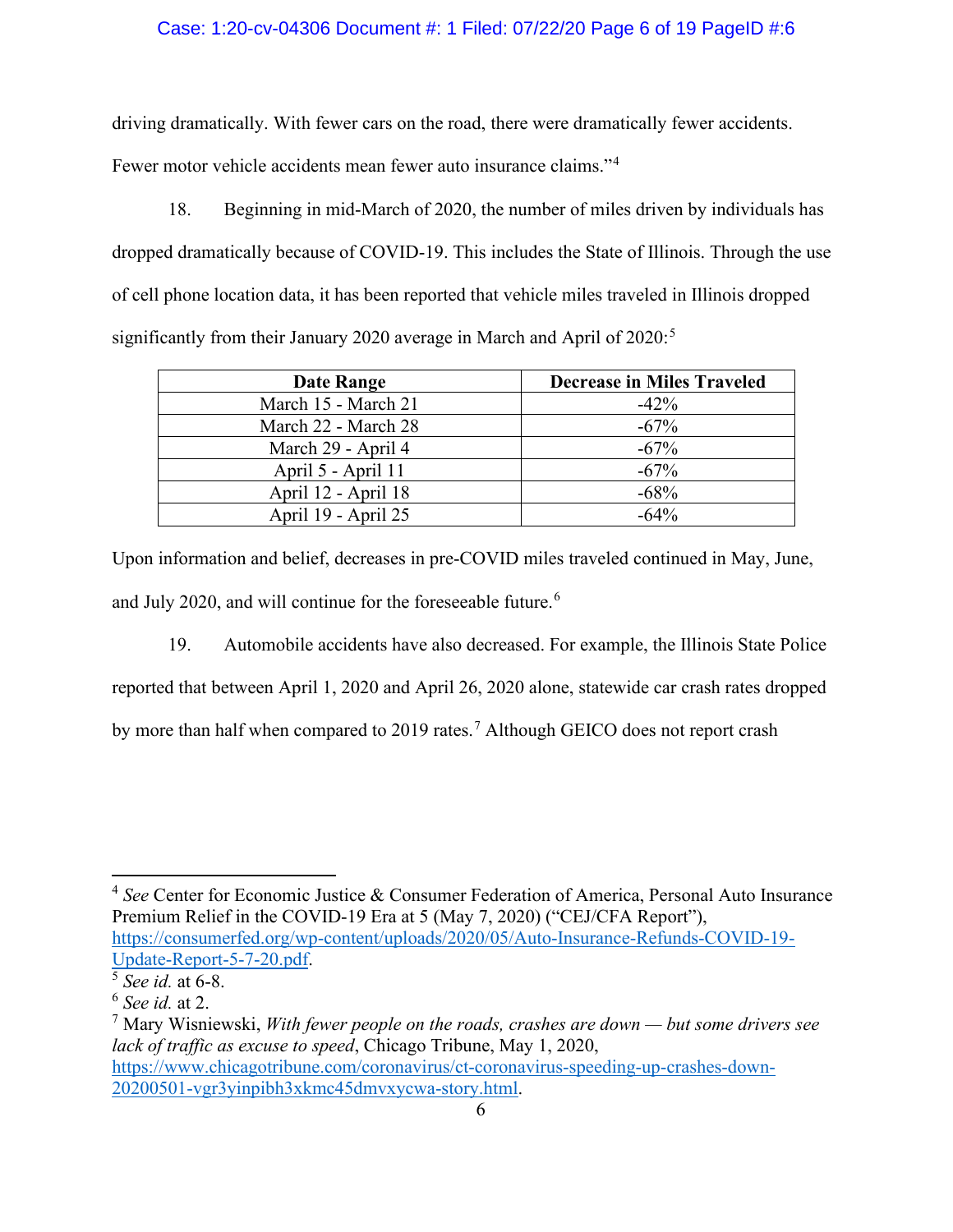# Case: 1:20-cv-04306 Document #: 1 Filed: 07/22/20 Page 7 of 19 PageID #:7

statistics to the State of Illinois, a submission to Ohio regulators estimated a decline in claims frequency between 25% and 50%.[8](#page-6-0)

20. As a result of this dramatic decrease in driving and auto accidents, the rates set and thus the premiums charged—by auto insurance companies during the COVID-19 pandemic, including GEICO, are unconscionably excessive. Auto insurance rates, including those set by GEICO, are intended to cover the claims and expenses that they expect to occur in the future, extrapolated from historical data. Thus, as explained in the recent joint report by the Center for Economic Justice and the Consumer Federation of America:

Because of COVID-19 restrictions, the assumptions about future claims underlying insurers' rates in effect on March 1 became radically incorrect overnight. When roads emptied, the frequency of motor vehicle accidents and insurance claims dropped dramatically and immediately. The assumptions in insurers' rates covering time-frames from mid-March forward about future frequency of claims became significantly wrong when the roads emptied because of Stay-At-Home orders and business closures starting in mid-March. The then-current rates became excessive not just for new policyholders going forward, but also for existing policyholders whose premium was based on now-overstated expectation about insurance claims.<sup>[9](#page-6-1)</sup>

21. The excessive premiums collected by GEICO during the COVID-19 pandemic

have led to a substantial windfall in profits. It has been reported that for the first quarter of 2020

alone, GEICO generated a pretax underwriting gain of \$984 million.<sup>[10](#page-6-2)</sup> This was an increase of

27.8% from result for the same period in 2019.

<span id="page-6-0"></span><sup>8</sup> *Geico's claim frequency falling even faster than Q1 data shows*, S&P Global (May 4, 2020), [https://www.spglobal.com/marketintelligence/en/news-insights/latest-news-headlines/geico-s](https://www.spglobal.com/marketintelligence/en/news-insights/latest-news-headlines/geico-s-claims-frequency-falling-even-faster-than-q1-data-shows-58431662)[claims-frequency-falling-even-faster-than-q1-data-shows-58431662.](https://www.spglobal.com/marketintelligence/en/news-insights/latest-news-headlines/geico-s-claims-frequency-falling-even-faster-than-q1-data-shows-58431662) 9 CEJ/CFA Report, *supra*, at 4.

<span id="page-6-1"></span>

<span id="page-6-2"></span><sup>10</sup> *Geico's claim frequency falling even faster than Q1 data shows*, S&P Global (May 4, 2020), [https://www.spglobal.com/marketintelligence/en/news-insights/latest-news-headlines/geico-s](https://www.spglobal.com/marketintelligence/en/news-insights/latest-news-headlines/geico-s-claims-frequency-falling-even-faster-than-q1-data-shows-58431662)[claims-frequency-falling-even-faster-than-q1-data-shows-58431662.](https://www.spglobal.com/marketintelligence/en/news-insights/latest-news-headlines/geico-s-claims-frequency-falling-even-faster-than-q1-data-shows-58431662)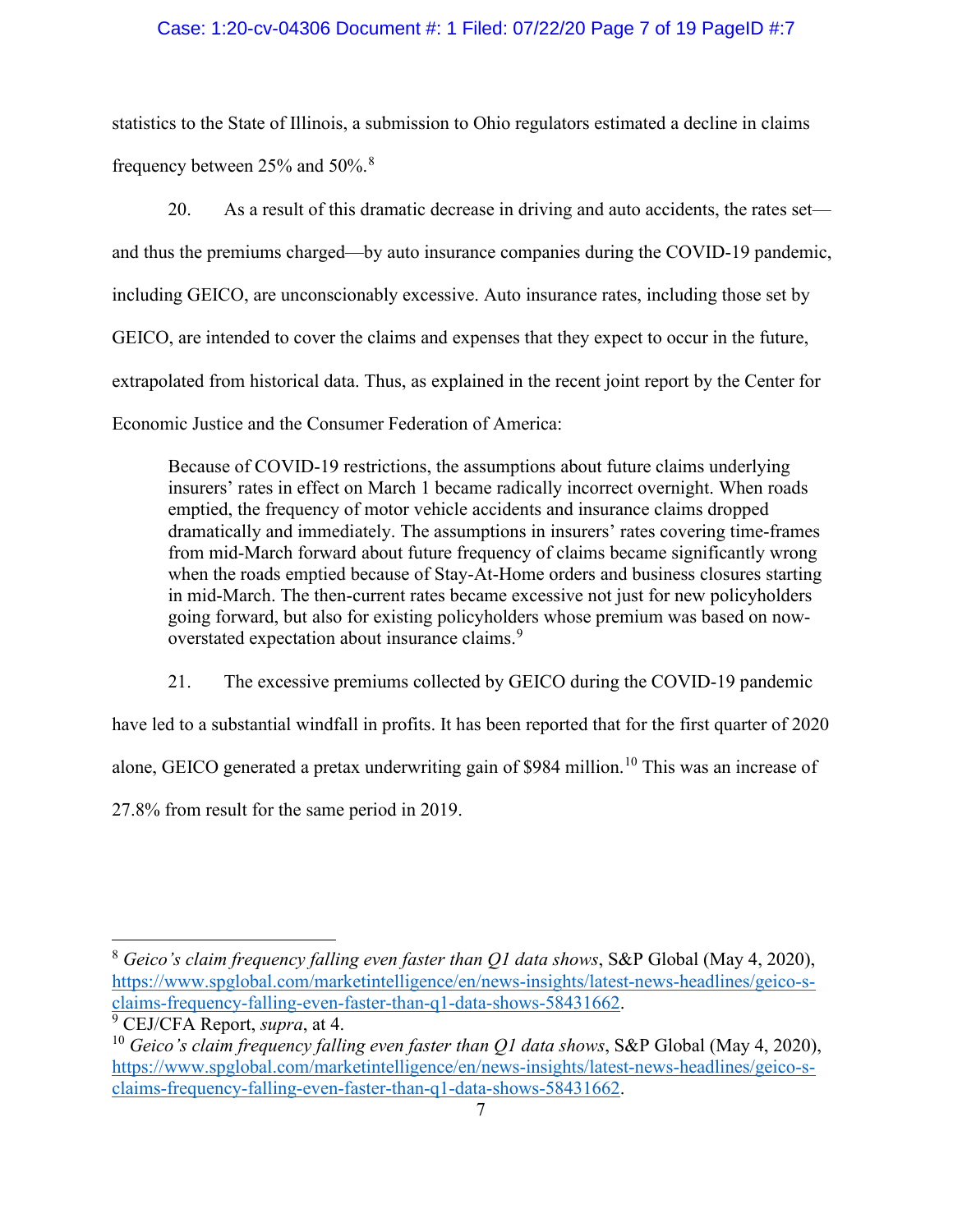# **C. GEICO Has Failed to Refund Excessive Premiums to Plaintiff and Other Policyholders in Illinois**

22. According to conservative calculations by the Center for Economic Justice and the Consumer Federation of America based on motor vehicle accident data, at least a 30% minimum average premium refund to consumers would be required to correct the unfair windfall to auto insurance companies, including GEICO, just for the time period from mid-March through the end of April 2020.<sup>[11](#page-7-0)</sup>

23. At all relevant times, GEICO has been aware of the excessive premiums that it has charged to and collected from policyholders in Illinois as a result of the COVID-19 crisis. GEICO has likewise been aware of its excessive profits. Despite this, GEICO has failed to adequately return these profits to its customers.

24. In spring 2020, GEICO announced the "GEICO Giveback." Under the program, GEICO will give customers a 15% credit on their personal auto insurance premiums, but only if they are new customers, or existing customers who renew their policy during the applicable time period. Specifically, the credit is given for six-month policies renewed or newly purchased between April 8, 2020 and October 8, 2020 and twelve-month policies renewed or newly purchased between April 8, 2020 and October 7, 2021.

25. GEICO's credit program is inadequate to compensate for the excessive premiums that its customers have paid as a result of COVID-19. For existing customers who renew their policies, the credit does not apply at all to excessive premiums that the customer paid on their previous policies. And even with respect to new and renewal policies, the 15% credit is nowhere

<span id="page-7-0"></span><sup>11</sup> CEJ/CFA Report, *supra*, at 12-13.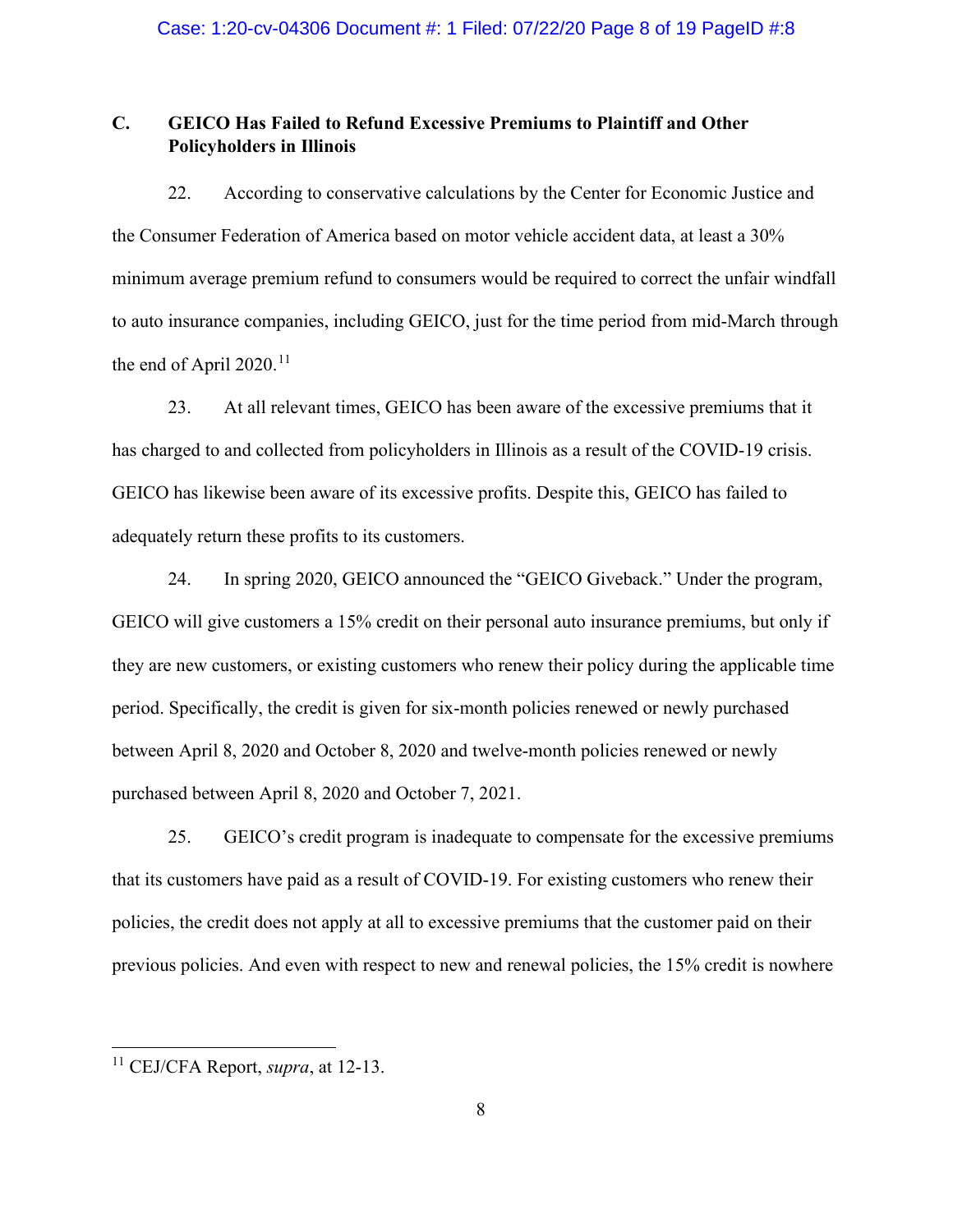#### Case: 1:20-cv-04306 Document #: 1 Filed: 07/22/20 Page 9 of 19 PageID #:9

near the minimum 30% average refund benchmark that has been conservatively estimated as an adequate refund of premiums.

26. With full knowledge that its refund program was inadequate, GEICO has falsely claimed to its customers that it is in fact providing substantial and full relief. For example, on its website, GEICO falsely claims that "shelter in place laws have reduced driving, and we are passing these savings on to our auto, motorcycle, and RV customers."[12](#page-8-0) GEICO does not disclose that its program does not, in fact, fully pass the company's saving on to its customers, and GEICO does not disclose the amount of its excessive profits.

27. Not surprisingly, GEICO's credit program has been met with immediate criticism. On April [13](#page-8-1), 2020, the Consumer Federation of America gave GEICO's program a "D-" grade.<sup>13</sup> The CEJ/CFA report explains that GEICO's program "fails to match the relief to the relevant premium and policy," "doesn't provide relief for current policyholders," "fails to credit consumers for the current premium that has become excessive," and is "wrongly attempting to take credit for future – and in most cases distant future – rate reductions as if it were actually providing relief today to current policyholders."[14](#page-8-2)

28. In late 2019, Plaintiff purchased a renewal auto insurance policy from GEICO for the period beginning on December 1, 2019 and ending on June 1, 2020. Plaintiff paid \$945.57 in premiums for that policy. Plaintiff again renewed for the period beginning on June 1, 2020 and

<span id="page-8-1"></span><sup>13</sup> *Report Card to Date on the \$6.5 Billion+ Promised To Auto Insurance Customers as People Drive Less Due To COVID-19*, Consumer Federation of America (April 4, 2020), [https://consumerfed.org/press\\_release/report-card-to-date-on-the-6-5-billion-promised-to-auto](https://consumerfed.org/press_release/report-card-to-date-on-the-6-5-billion-promised-to-auto-insurance-customers-as-people-drive-less-due-to-covid-19/)[insurance-customers-as-people-drive-less-due-to-covid-19/.](https://consumerfed.org/press_release/report-card-to-date-on-the-6-5-billion-promised-to-auto-insurance-customers-as-people-drive-less-due-to-covid-19/)

<span id="page-8-0"></span><sup>&</sup>lt;sup>12</sup> FAOs About The Geico Giveback,<https://www.geico.com/about/coronavirus/giveback/> (last visited July 21, 2020).

<span id="page-8-2"></span><sup>14</sup> CEJ/CFA Report, *supra*, at 16.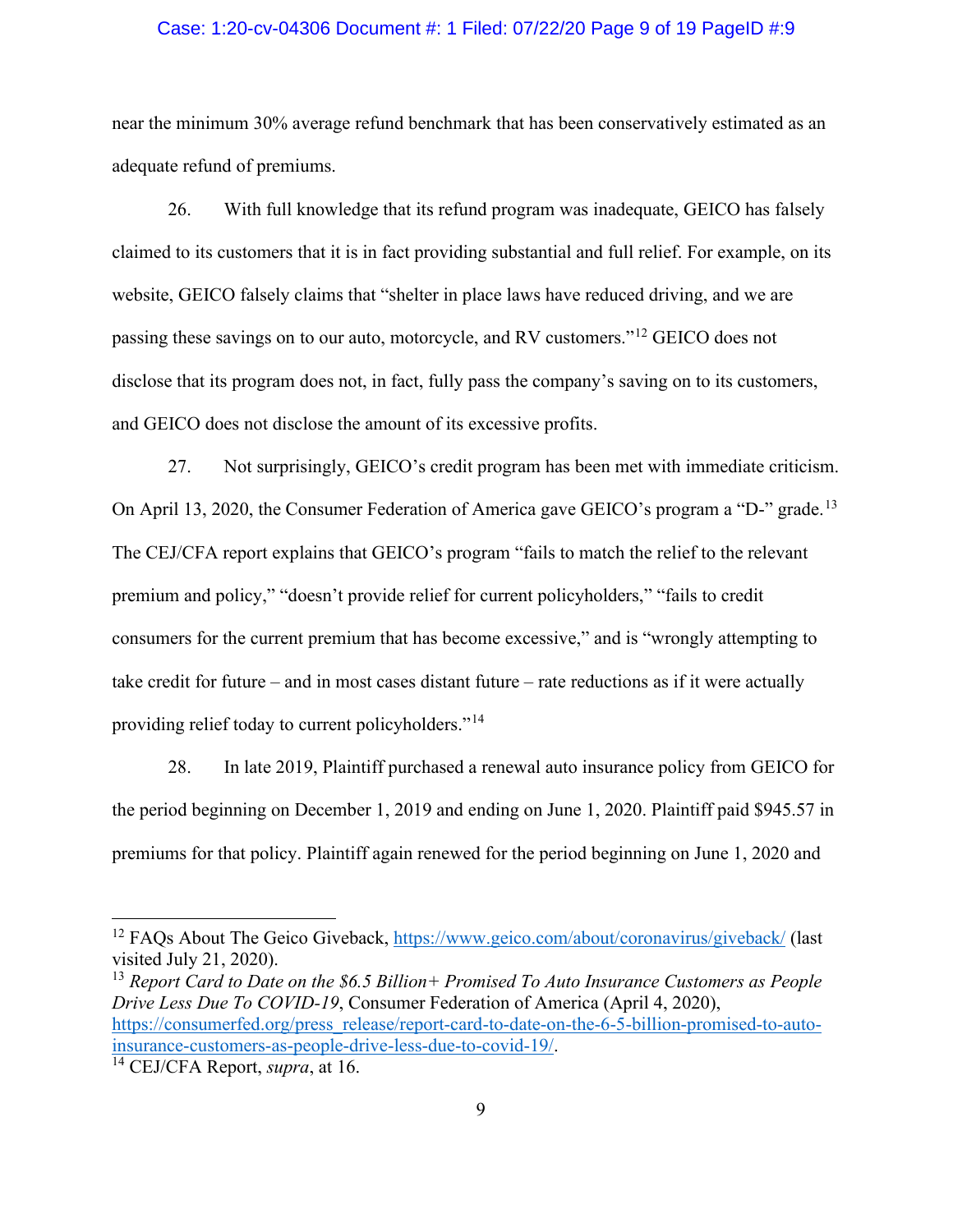# Case: 1:20-cv-04306 Document #: 1 Filed: 07/22/20 Page 10 of 19 PageID #:10

ending on December 1, 2020. Premiums were \$900.66. With a "GEICO Giveback credit" of \$135.10, Plaintiff paid \$765.56 in premiums for that policy. Plaintiff's declarations page also reflects several other non-COVID discounts. Upon information and belief, Plaintiff never received these discounts.

29. Both policies described above were in effect during the time period during which most of the United States, including Illinois, was significantly impacted by the global COVID-19 pandemic and during which stay-at-home orders, along with other measures and conditions, caused a widespread and dramatic decrease in automobile use and traffic. Despite this, GEICO only gave Plaintiff an inadequate 15% credit on her most recent renewal policy and no refund or credit for Plaintiff's previous policy.

30. Upon information and belief, thousands of other policyholders in Illinois have been injured by GEICO's policy and practice of charging and failing to refund excessive auto insurance premiums to policyholders due to the COVID-19 pandemic.

#### **CLASS ACTION ALLEGATIONS**

31. Pursuant to Fed. R. Civ. P. 23(a) and 23(b), Plaintiff brings this action individually and on behalf of all similarly situated individuals.

32. The proposed class is defined as follows: All Illinois residents who purchased personal automobile, motorcycle, or RV insurance from GEICO covering any portion of the time period from March 21, 2020 to the present.

33. The members of the class are so numerous that joinder of all members is impracticable. While the precise number of class members has not been determined at this time, upon information and belief, there are thousands of individuals in the class. The identities of the class members can be determined from GEICO's records.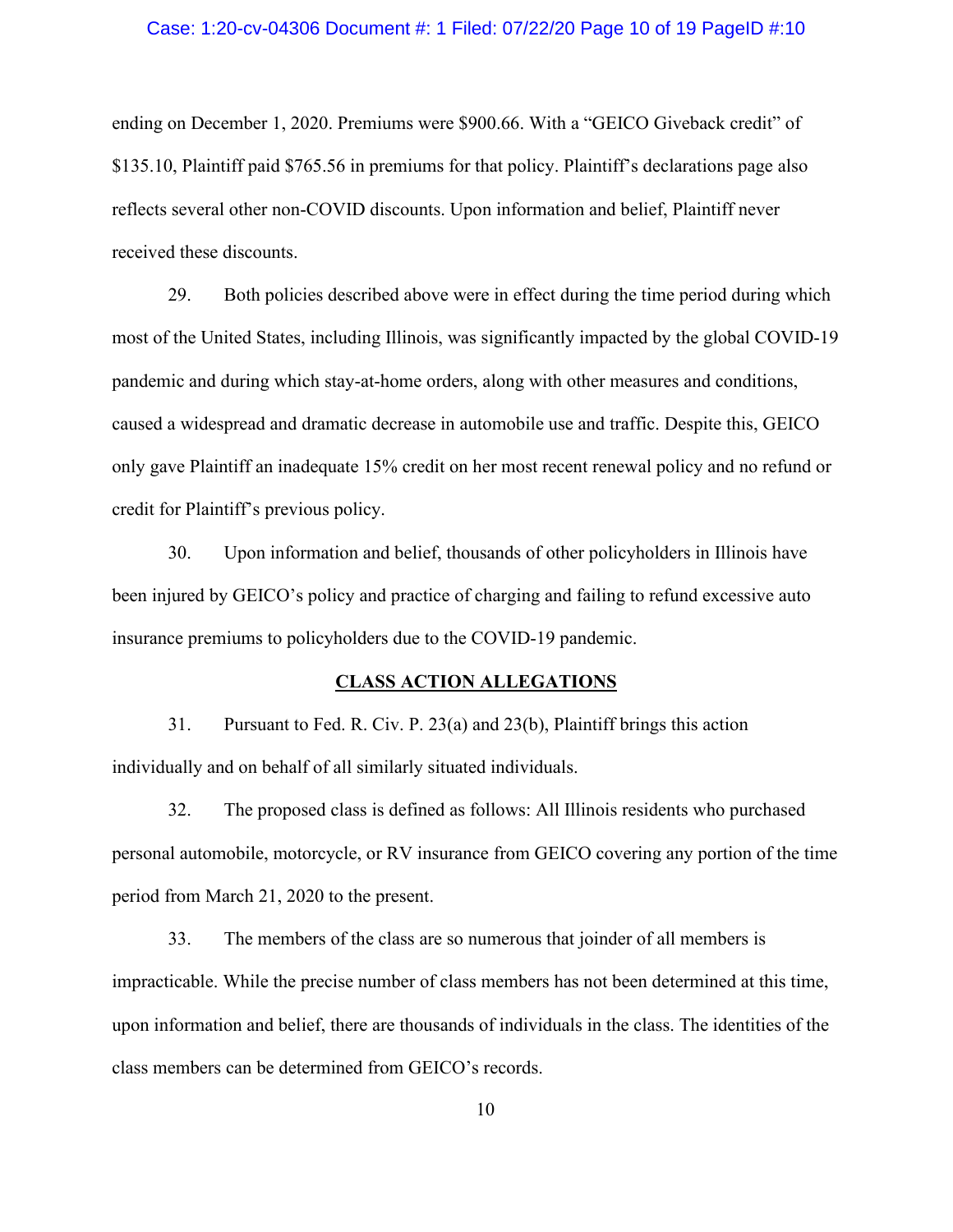# Case: 1:20-cv-04306 Document #: 1 Filed: 07/22/20 Page 11 of 19 PageID #:11

34. There are questions of law and fact common to the class that predominate over

questions solely affecting individual members.

- 35. The common questions of law and fact include, but are not limited to:
	- a. Whether GEICO has a common policy or practice of charging and failing to fully refund excessive auto insurance premiums to policyholders due to the COVID-19 pandemic;
	- b. Whether GEICO's insurance rates and premiums were excessive;
	- c. Whether GEICO violated the covenant of fair dealing and good faith;
	- d. Whether the payment of full premiums by Plaintiff and the members of the putative class is excused by frustration of purpose;
	- e. Whether GEICO was unjustly enriched as a result of its charging and failure to fully refund excessive auto insurance premiums;
	- f. Whether GEICO's charging and failure to fully refund excessive auto insurance premiums offends public policy;
	- g. Whether GEICO's charging and failure to fully refund excessive auto insurance premiums is immoral, unethical, oppressive, or unscrupulous;
	- h. Whether GEICO has violated the ICFA through its charging and failure to fully refund excessive auto insurance premiums; and
	- i. the proper measure and calculation of damages.
- 36. The questions of law and fact listed above will yield common answers for

Plaintiff and the class as to whether GEICO is liable for the alleged legal violations.

37. Plaintiff's claims are typical of those of the members of the class. Plaintiff, like

other class members, was subject to the unlawful practices described herein.

38. Plaintiff will fairly and adequately protect the interests of the class and has

retained counsel experienced in complex class action litigation.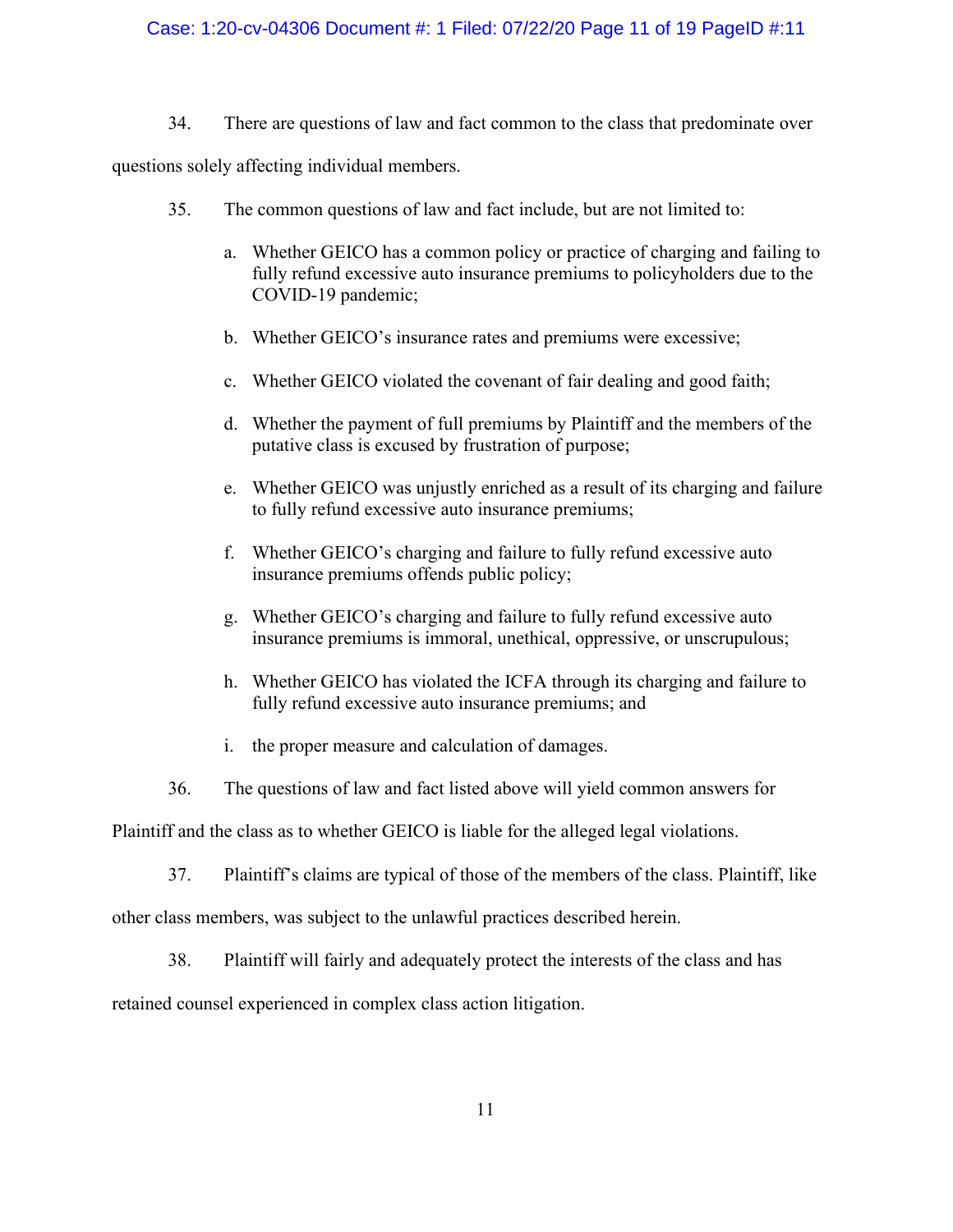#### Case: 1:20-cv-04306 Document #: 1 Filed: 07/22/20 Page 12 of 19 PageID #:12

39. Class treatment is appropriate under Fed. R. Civ. P. 23(b)(2) because GEICO has acted on grounds that apply generally to the class, so that final injunctive relief or corresponding declaratory relief is appropriate with respect to the class.

40. This action is properly maintainable as a class action under Fed. R. Civ. P. 23(b)(3) because questions of law or fact predominate over any questions affecting individual class members. A class action is superior to other methods in order to ensure a fair and efficient adjudication of this controversy because, in the context of similar litigation, individual plaintiffs often lack the financial resources to vigorously prosecute separate lawsuits in federal court against large corporate defendants. Class litigation is also superior because it will preclude the need for unduly duplicative litigation resulting in inconsistent judgments pertaining to GEICO's policies and practices. There will be no difficulties in managing this action.

41. In the alternative, class treatment is appropriate under Fed. R. Civ. P.  $23(c)(4)$ because this is a case in which class adjudication of particular issues would serve the interests of judicial economy.

### **CAUSES OF ACTION**

# **COUNT I Breach of Contract - Violation of the Covenant of Fair Dealing and Good Faith (On Behalf of Plaintiff and the Putative Class)**

42. Plaintiff restates and incorporates by reference the above paragraphs as if fully set forth herein.

43. Under Illinois law, a covenant of fair dealing and good faith is implied into every contract. A party is not permitted to engage in opportunistic advantage-taking, or lack of cooperation depriving the other contracting party of their reasonable expectations.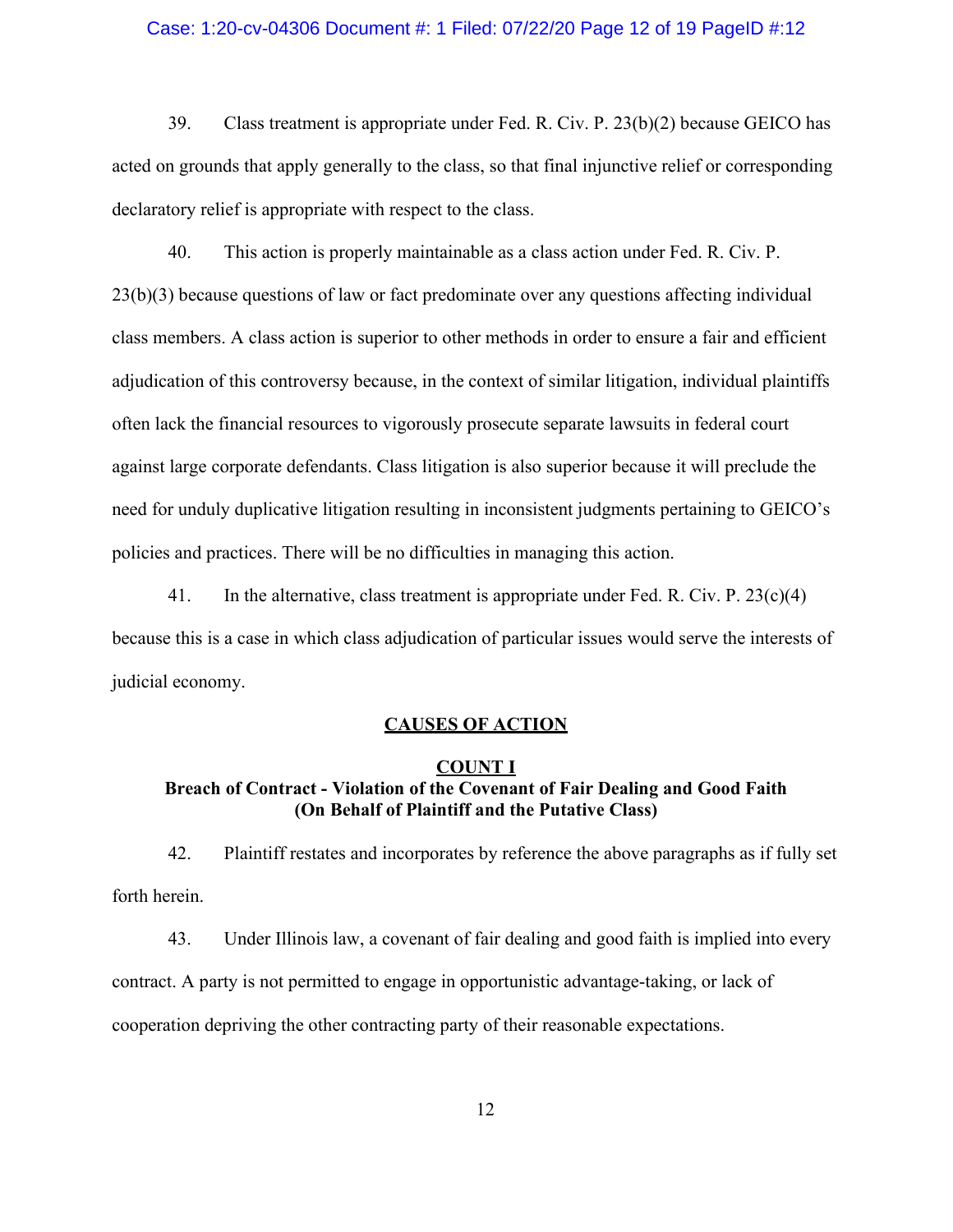#### Case: 1:20-cv-04306 Document #: 1 Filed: 07/22/20 Page 13 of 19 PageID #:13

44. Plaintiff and the members of the putative class purchased insurance contracts from GEICO. GEICO's conduct as described herein constitutes opportunistic advantage-taking and lack of cooperation and is a violation of the covenant of fair dealing and good faith.

45. Plaintiff and the members of the putative class have been injured as a direct and proximate result of GEICO's unlawful conduct.

# **COUNT II Unjust Enrichment (On Behalf of Plaintiff and the Putative Class)**

46. Plaintiff restates and incorporates by reference the above paragraphs as if fully set forth herein.

47. As a result of GEICO's charging and failure to fully refund excessive auto insurance premiums as described herein, GEICO has unjustly retained a benefit to the detriment of Plaintiff and the members of the putative class.

48. GEICO's retention of this benefit violates the fundamental principles of justice, equity, and good conscience.

49. Plaintiff and the members of the putative class have been injured as a direct and proximate result of GEICO's unlawful conduct.

#### **COUNT III Frustration of Purpose (On Behalf of Plaintiff and the Putative Class)**

50. Plaintiff restates and incorporates by reference the above paragraphs as if fully set forth herein.

51. At the time Plaintiff and the members of the putative class purchased auto insurance policies from GEICO, the full effects of the global COVID-19 pandemic were not reasonably foreseeable.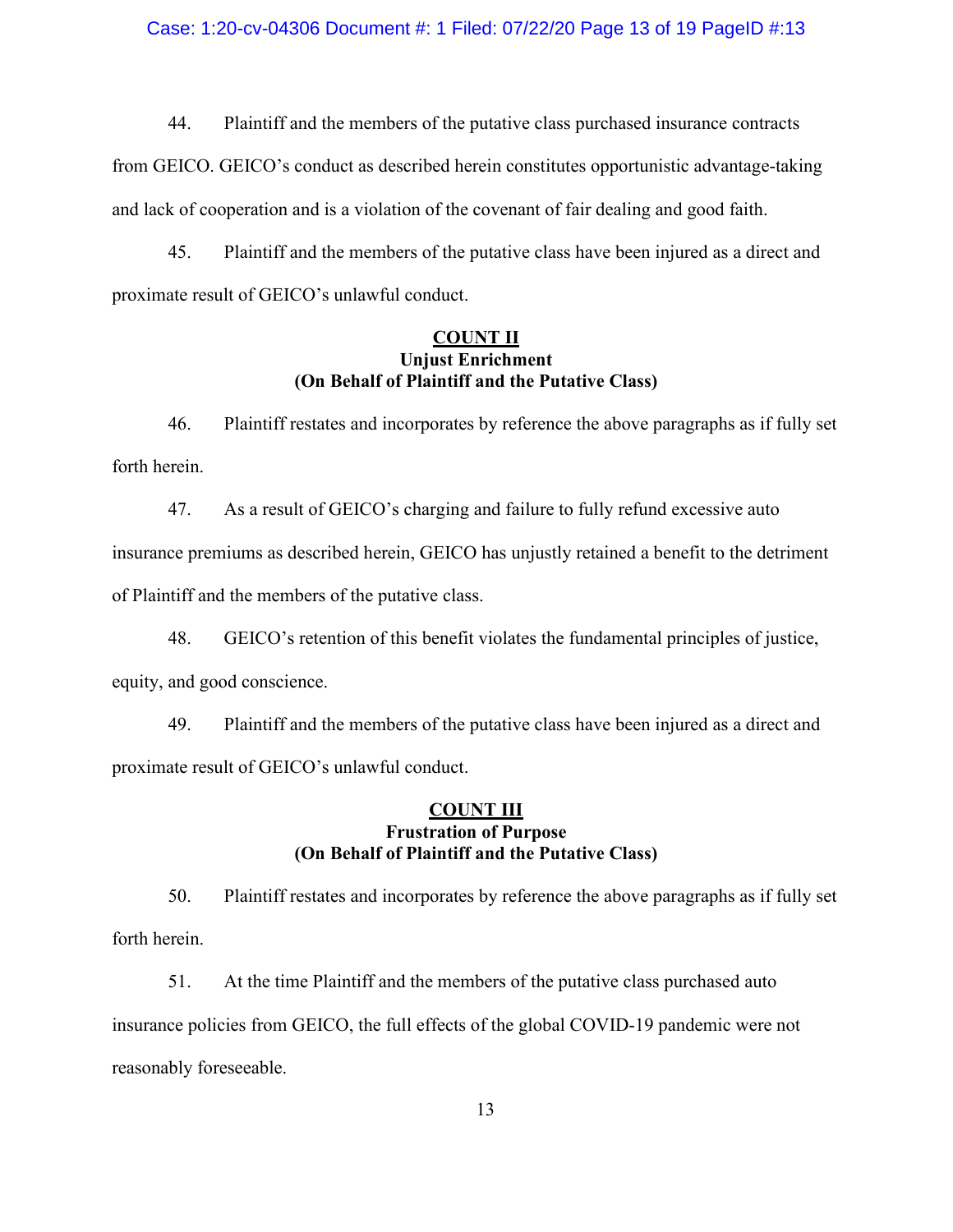52. As a result of the global COVID-19 pandemic, the value of performance on the

policies between Plaintiff and the members of the putative class—i.e., the payment of full premiums—has been totally or nearly totally destroyed by the frustrating event.

53. Plaintiff and the members of the putative class seek a declaration that full payment of premiums is no longer required, and that any excessive premiums paid to date must be disgorged by GEICO.

# **COUNT IV Illinois Consumer Fraud and Deceptive Business Practices Act – Unfairness (On Behalf of Plaintiff and the Putative Class)**

54. Plaintiff restates and incorporates by reference the above paragraphs as if fully set forth herein.

55. The Illinois Consumer Fraud and Deceptive Business Practices Act ("ICFA")

makes unlawful:

Unfair methods of competition and unfair or deceptive acts or practices, including but not limited to the use or employment of any deception, fraud, false pretense, false promise, misrepresentation or the concealment, suppression or omission of any material fact, with intent that others rely upon the concealment, suppression or omission of such material fact, or the use or employment of any practice described in Section 2 of the "Uniform Deceptive Trade Practices Act", approved August 5, 1965,1 in the conduct of any trade or commerce are hereby declared unlawful whether any person has in fact been misled, deceived or damaged thereby.

815 ILCS 505/2.

56. GEICO's conduct, as described herein, violates the ICFA because it (1) offends public policy; (2) is immoral, unethical, oppressive, or unscrupulous; and (3) causes substantial injury to consumers.

57. GEICO's conduct offends public policy and is immoral, unethical, oppressive, or unscrupulous because, at least, GEICO's practices are intended to use, and in fact use, the global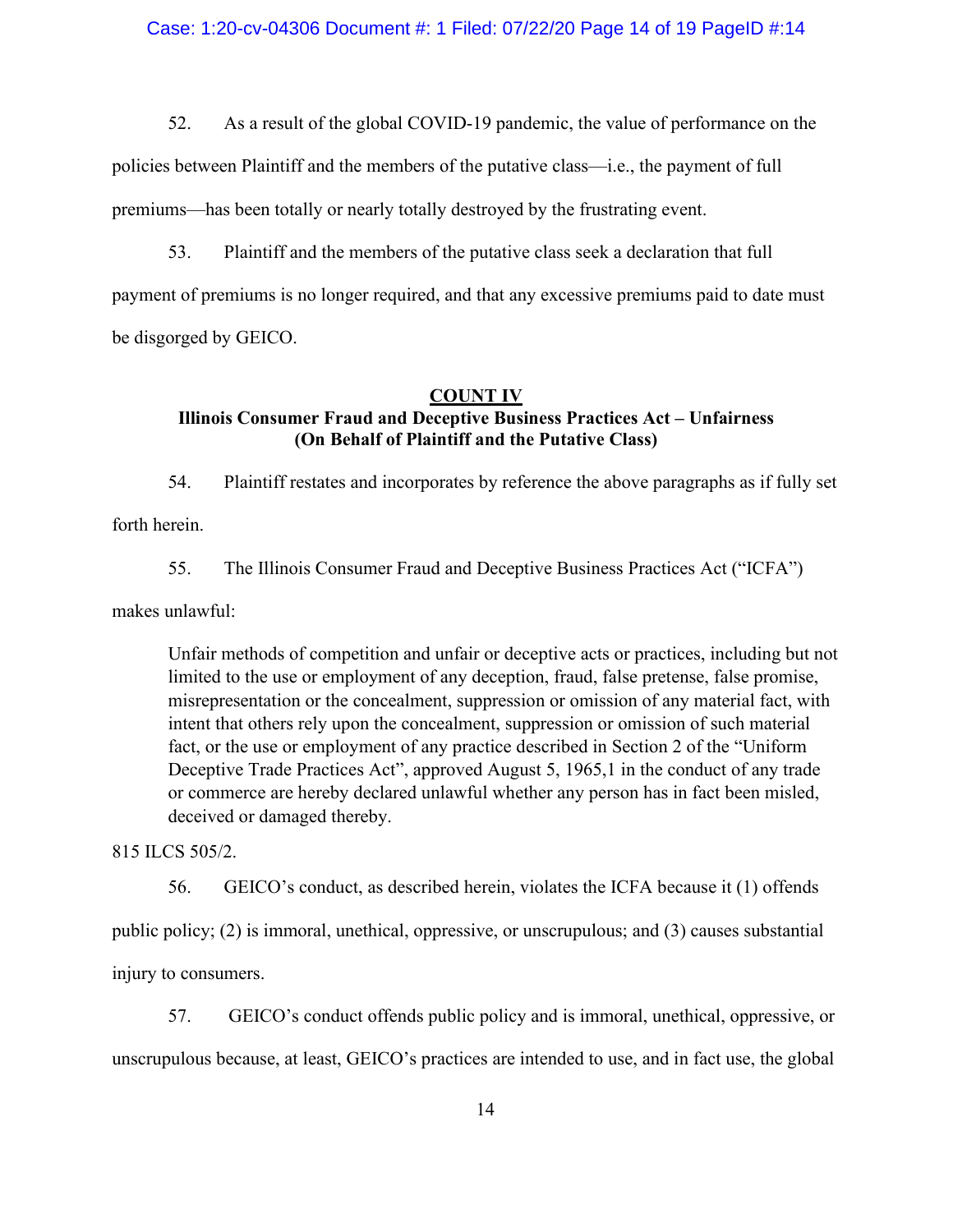#### Case: 1:20-cv-04306 Document #: 1 Filed: 07/22/20 Page 15 of 19 PageID #:15

COVID-19 pandemic as a means to obtain an unfair economic windfall at the expense of consumers and through unfair competition; GEICO has charged, has continued to charge, and has failed to fully refund unconscionably excessive premiums with full knowledge of the amount and extent of their excess; GEICO falsely claims to its customers that it is providing substantial and full relief through its refund program and does not disclose that its refund program does not, in fact, provide full relief; GEICO does not disclose the amount of its excessive profits to its customers; GEICO makes its premium refund program contingent on customers renewing their insurance policies; GEICO's conduct violates professional standards for rate-setting; and GEICO and its customers occupy unequal bargaining positions.

58. The injury caused by GEICO's charging and failure to fully refund excessive auto insurance premiums is substantial in light of very conservative calculations that a 30% minimum average premium refund to would be required to correct the unfair windfall just for the time period from mid-March through the end of April 2020.

59. Plaintiff and the members of the putative class have been injured as a direct and proximate result of GEICO's deceptive conduct in violation of ICFA.

60. Through its deceptive practices, GEICO has improperly obtained and continues to improperly obtain and retain money from Plaintiff and the members of the putative class.

61. Plaintiff therefore requests that this Court grant the relief enumerated below. Otherwise, Plaintiff and the members of the putative class may be irreparably harmed and/or denied an effective and complete remedy.

15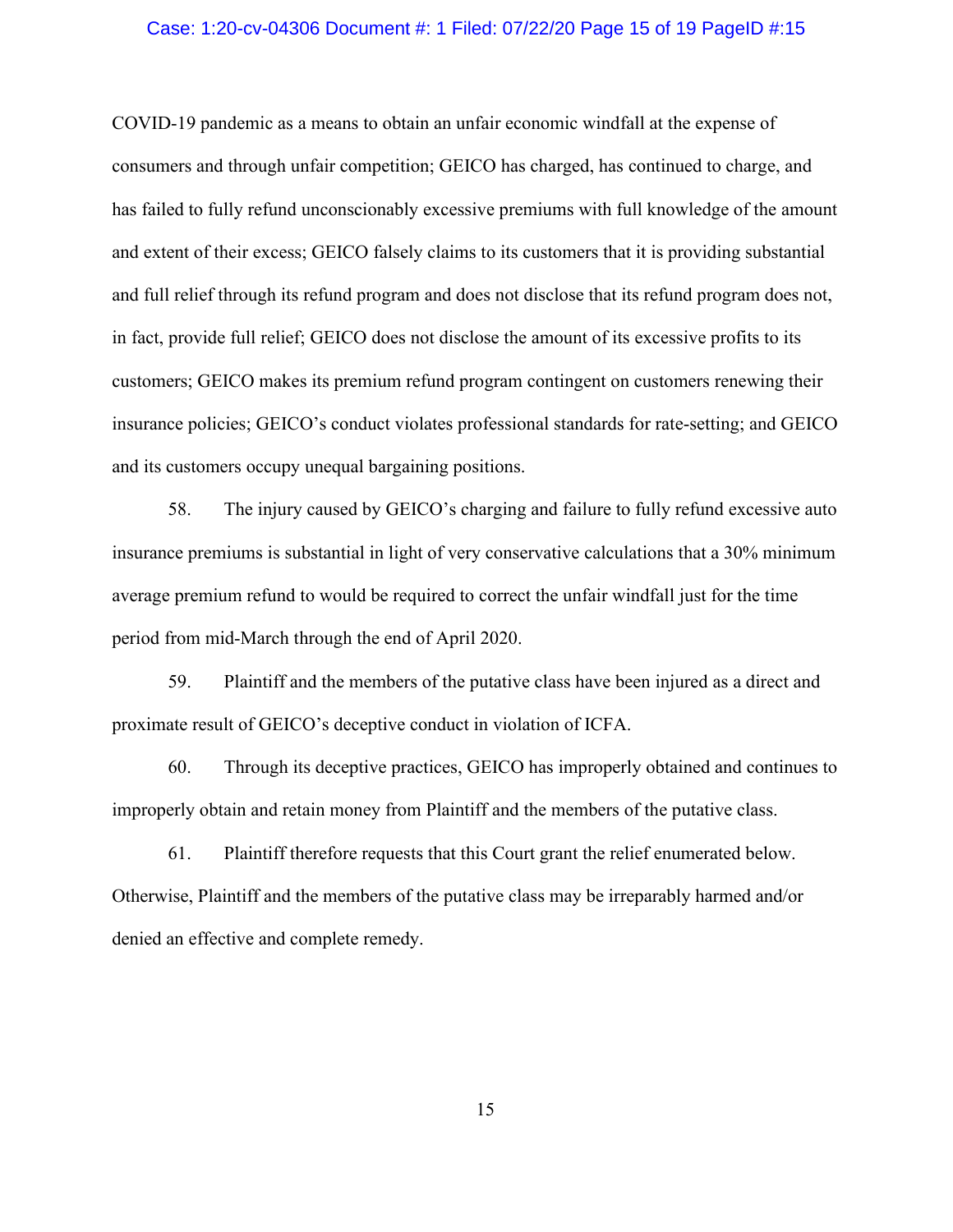### **COUNT V**

# **Illinois Consumer Fraud and Deceptive Business Practices Act – Deception (On Behalf of Plaintiff and the Putative Class)**

62. Plaintiff restates and incorporates by reference the above paragraphs as if fully

set forth herein.

63. The Illinois Consumer Fraud and Deceptive Business Practices Act ("ICFA")

makes unlawful:

Unfair methods of competition and unfair or deceptive acts or practices, including but not limited to the use or employment of any deception, fraud, false pretense, false promise, misrepresentation or the concealment, suppression or omission of any material fact, with intent that others rely upon the concealment, suppression or omission of such material fact, or the use or employment of any practice described in Section 2 of the "Uniform Deceptive Trade Practices Act", approved August 5, 1965,1 in the conduct of any trade or commerce are hereby declared unlawful whether any person has in fact been misled, deceived or damaged thereby.

815 ILCS 505/2.

64. GEICO's conduct, as described herein, violates the ICFA. With full knowledge that its COVID-19 refund program is grossly inadequate, GEICO falsely claims to its customers that it is providing substantial and full relief. GEICO does not disclose that its refund program does not, in fact, provide full relief, and GEICO does not disclose the amount of its excessive profits to its customers. Nor does GEICO disclose that its premiums are not based on an accurate assessment of risk.

65. GEICO intended for Plaintiff and the members of the putative class to rely on GEICO's misrepresentations and omissions of material facts by remaining customers of GEICO, renewing existing insurance policies from Defendant, and buying new insurance policies from GEICO.

66. Plaintiff and the members of the putative class have been injured as a direct and proximate result of GEICO's deceptive conduct in violation of ICFA.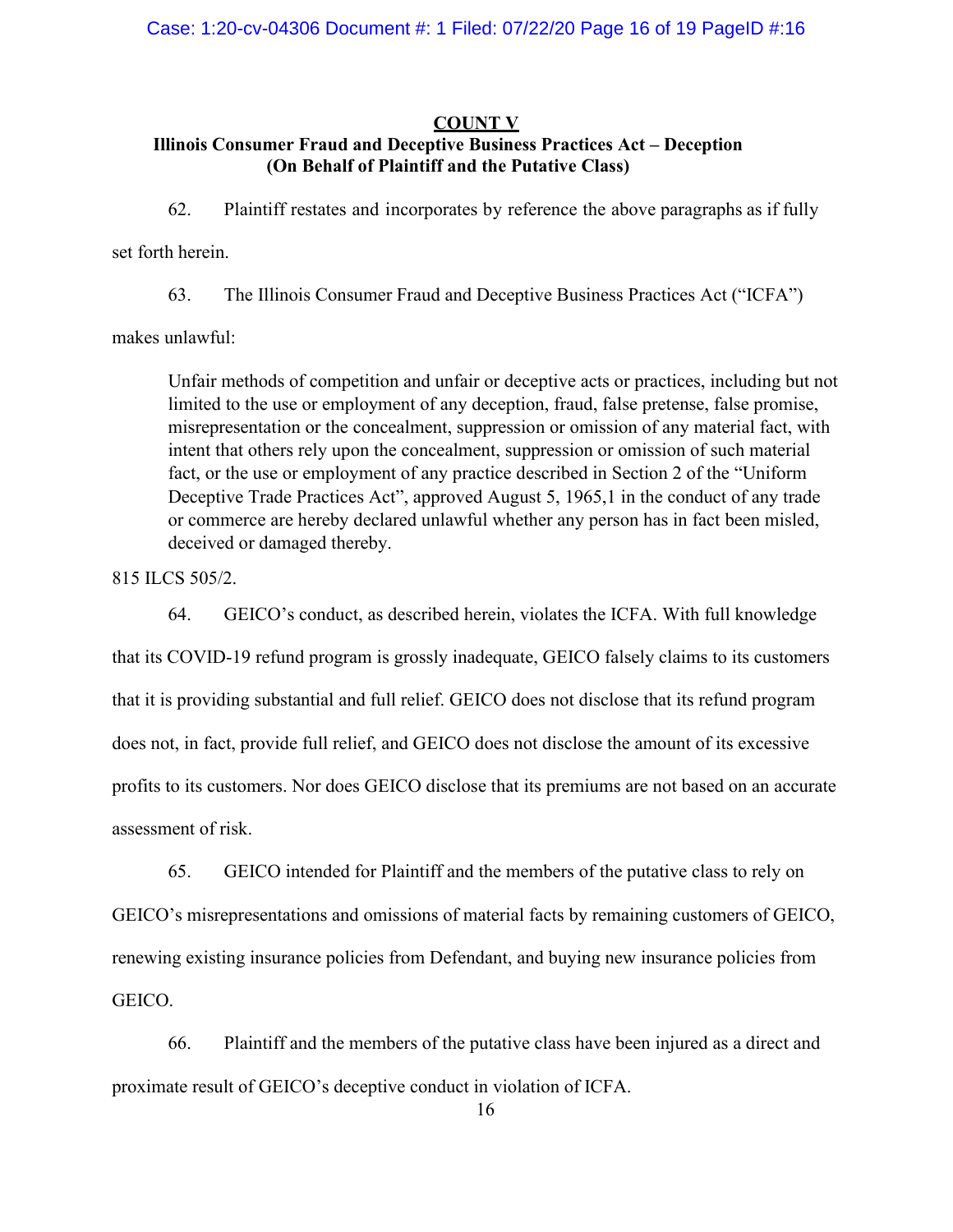# Case: 1:20-cv-04306 Document #: 1 Filed: 07/22/20 Page 17 of 19 PageID #:17

67. Through its deceptive practices, GEICO has improperly obtained and continues to

improperly obtain and retain money from Plaintiff and the members of the putative class.

68. Plaintiff requests that this Court grant the relief enumerated below. Otherwise,

Plaintiff and the members of the putative class may be irreparably harmed and/or denied an

effective and complete remedy.

# **PRAYER FOR RELIEF**

**WHEREFORE**, Plaintiff, individually and on behalf of the members of the putative class, prays for relief as follows:

- A. Certification of this action as a class action pursuant to Fed. R. Civ. P. 23;
- B. The appointment of Plaintiff as class representative and her counsel as class counsel;
- C. A declaration that the practices complained of herein are unlawful and violate the laws of Illinois alleged herein;
- D. An injunction against Defendants from engaging in the unlawful practices complained of herein;
- E. Awarding Plaintiff and the members of the putative class their damages in an amount to be determined at trial, including compensatory damages, consequential damages, treble damages, punitive damages, and any other damages provided under relevant laws;
- F. Disgorgement of, restitution of, and/or imposing a constructive trust upon, the illgotten gains derived by Defendants from their unjust enrichment;
- G. An order awarding Plaintiff and the class attorneys' fees, costs, and expert costs;
- H. An order awarding Plaintiff and the members of the putative class pre-judgment and post-judgment interest, as allowed by law; and
- I. Such further relief as may be appropriate.

# **DEMAND FOR JURY TRIAL**

Plaintiff demands a trial by jury on all issues so triable.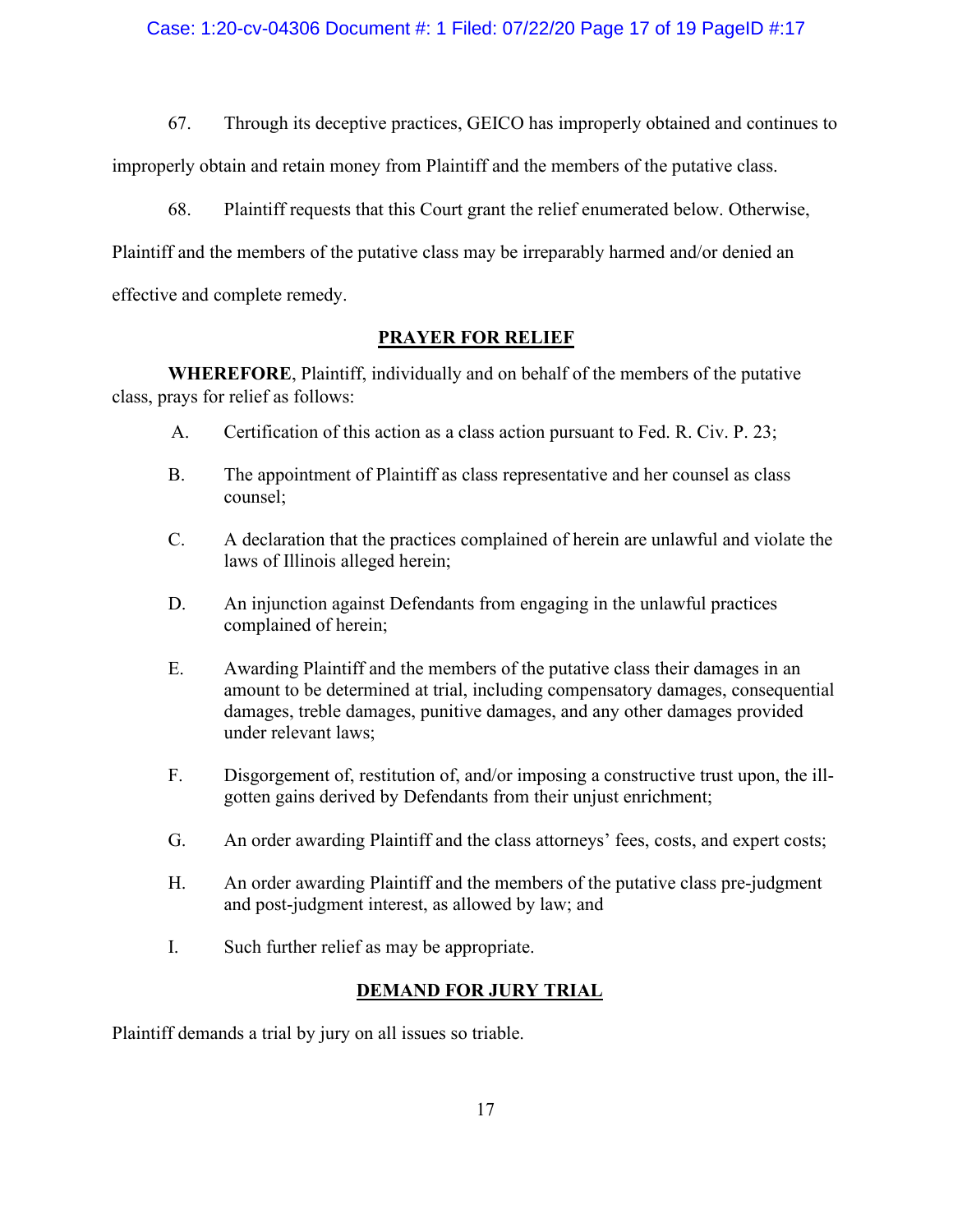Dated: July 22, 2020 Respectfully Submitted,

By: */s/ Ryan F. Stephan*

Ryan F. Stephan James B. Zouras Teresa M. Becvar STEPHAN ZOURAS, LLP 100 N. Riverside Plaza, Suite 2150 Chicago, IL 60606 (312) 233-1550 (312) 233-1560 *f* rstephan@stephanzouras.com jzouras@stephanzouras.com tbecvar@stephanzouras.com

Matthew H. Morgan, MN Bar No. 0304657\* Robert L. Schug, MN Bar No. 0387013\* Charles A. Delbridge, MN Bar No. 386639\* NICHOLS KASTER, PLLP 4600 IDS Center 80 South Eighth Street Minneapolis, MN 55402 Tel: (612) 256-3200 Fax: (612) 215-6870 morgan@nka.com schug@nka.com cdelbridge@nka.com (\*pro hac vice application forthcoming)

*Attorneys for Plaintiff and the Putative Class*